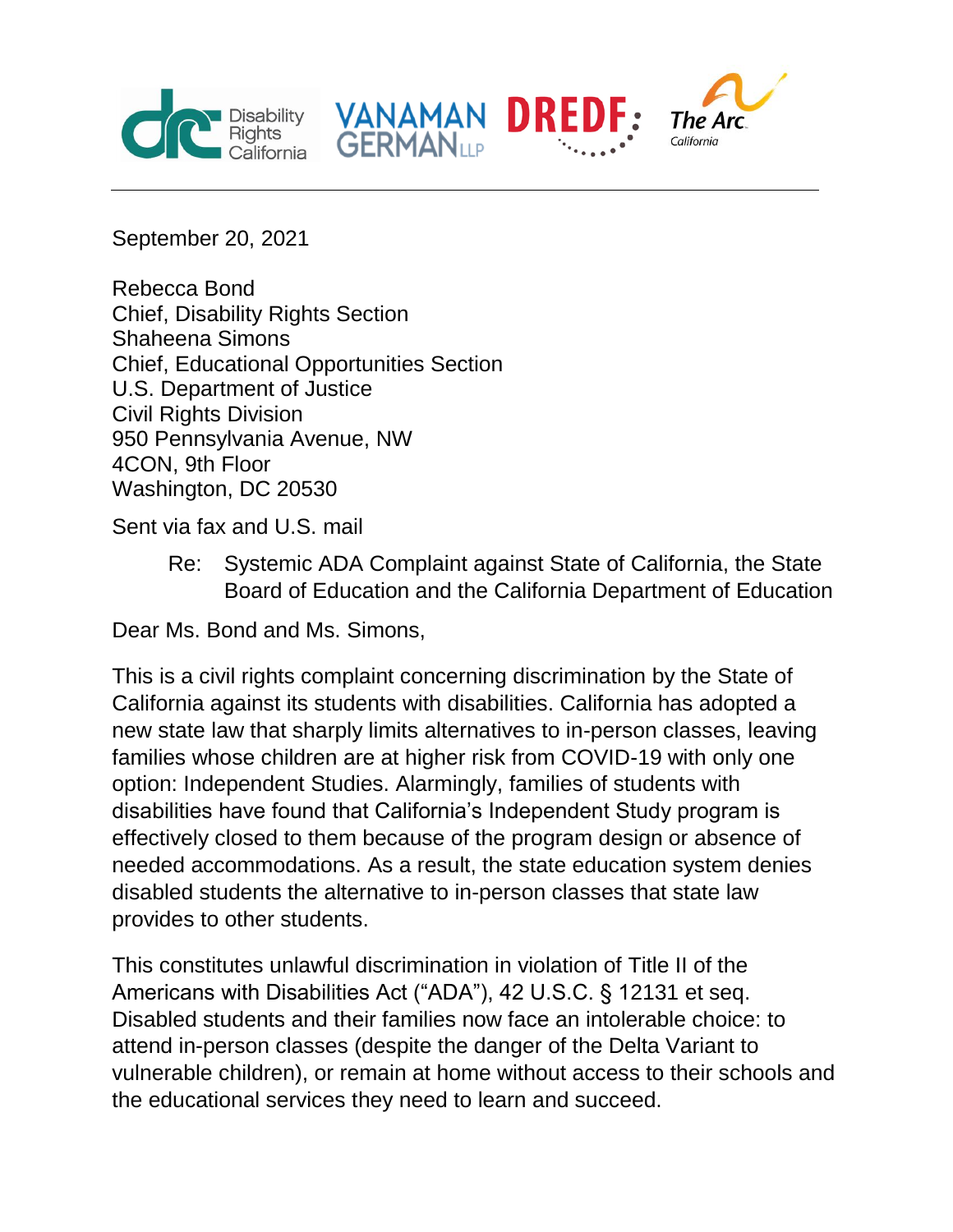l

#### **COMPLAINANTS**

Disability Rights California (DRC) and Vanaman German LLP submit this complaint on behalf of the families of six special education students.<sup>1</sup> Some, such as the young son of Complainant Susan Graham, cannot attend in-person classes because of his heightened medical risk and Down syndrome. His school district refuses to approve Independent Study or to provide the accommodations he needs for distance learning. Similarly, Complainant Neelyn Tong's daughter was denied Independent Study because she needs an alternate curriculum. The children of other Complainants were offered Independent Study, but only if they agreed to go without any services and waive their rights under special education and the ADA. Without access to distance learning, the children of the Complainants have been without educational services since the start of school.

This complaint is also brought on behalf of the Disability Rights Education & Defense Fund (DREDF) and the Arc of California. These organizations are concerned about the systemic denial of distance learning to many other California students with disabilities. DREDF operates a Parent Training and Information (PTI) Center that responds to questions from and assists families in counties around the Bay area. The Arc of California is the state chapter of the nation's largest and oldest community-based organization providing services, supports and advocacy with and for people with intellectual and developmental disabilities (IDD) and their families. Its special education advocacy is centered on ensuring students with IDD receive the public education to which they are legally entitled.

This is also a systemic complaint on behalf of the nearly 800,000 California students who receive special education services; all are potentially affected by this discriminatory new law. DRC, Vanaman German LLP and DREDF have been overwhelmed by requests for assistance regarding Independent

 $1$  To protect confidentiality, we have listed the children of the Complainants by pseudonym; some parents also wish to proceed by pseudonym because of concerns of retaliation by local school districts. We are providing their confidential declarations and contact information securely by separate cover to the Department and the Respondents. We also attach supporting exhibits and non-confidential declarations.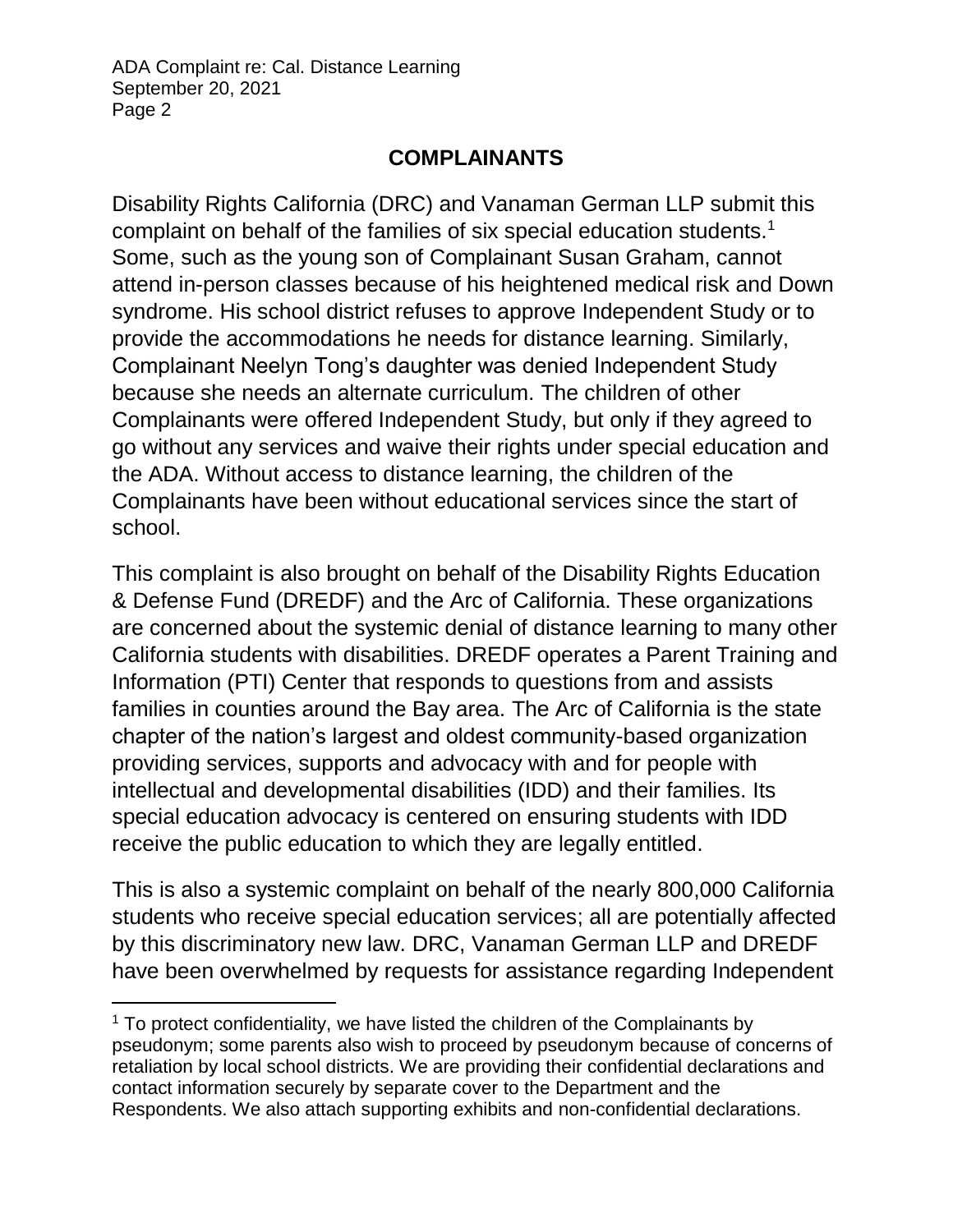l

Study.<sup>2</sup> We are able to respond to only a fraction of the desperate families affected by the new law.

#### **RESPONDENTS**

The Respondents are the State of California, the State Board of Education and the California Department of Education. The California Legislature, as an arm of the State, enacted the new limits on distance learning set out in California Education Code § 43511(b), § 51745. On July 9, 2021, Gavin Newsom, the Governor of California, adopted these amendments.

The State Board of Education is responsible for determining the policies governing California's schools and for adopting rules and regulations for the supervision and administration of all local school districts. Pursuant to California Education Code §§ 33030-32, the State Board of Education is required to supervise local school districts to ensure that they comply with State and federal law requirements concerning educational services.

Defendant California Department of Education ("CDE") is the department of California's state government responsible for administering and enforcing laws related to education. Cal. Educ. Code § 33308. Pursuant to California Education Code sections 33300–16, CDE is also responsible for ensuring that children in California receive a free appropriate public education. 20 U.S.C. §§ 1412(a)(1)(A), (a)(11)(A).

The State of California, the State Board of Education and CDE are each a "public entity" within the meaning of the ADA, 42 U.S.C. § 12131(1), and 28 C.F.R. § 35.104. Each is, therefore, subject to Title II of the ADA and its implementing regulations.<sup>3</sup> Each provides services, programs, and activities within the meaning of Title II, including by operating a system of public

<sup>&</sup>lt;sup>2</sup> See, declarations submitted in support of this complaint from David German,  $\P$  9 ("my days have been dominated by attempting to assist clients whose children have been negatively affected by this new law."); Lauren Lystrup, ¶ 6, Robert Borrelle, ¶ 13; Cheryl Theis.

<sup>&</sup>lt;sup>3</sup> Each respondent also receives federal funding and is also subject to Section 504 of the Rehabilitation Act of 1973, 29 U.S.C. § 794. The ADA violations described in this complaint also violate parallel provisions of Section 504 and its implementing regulations.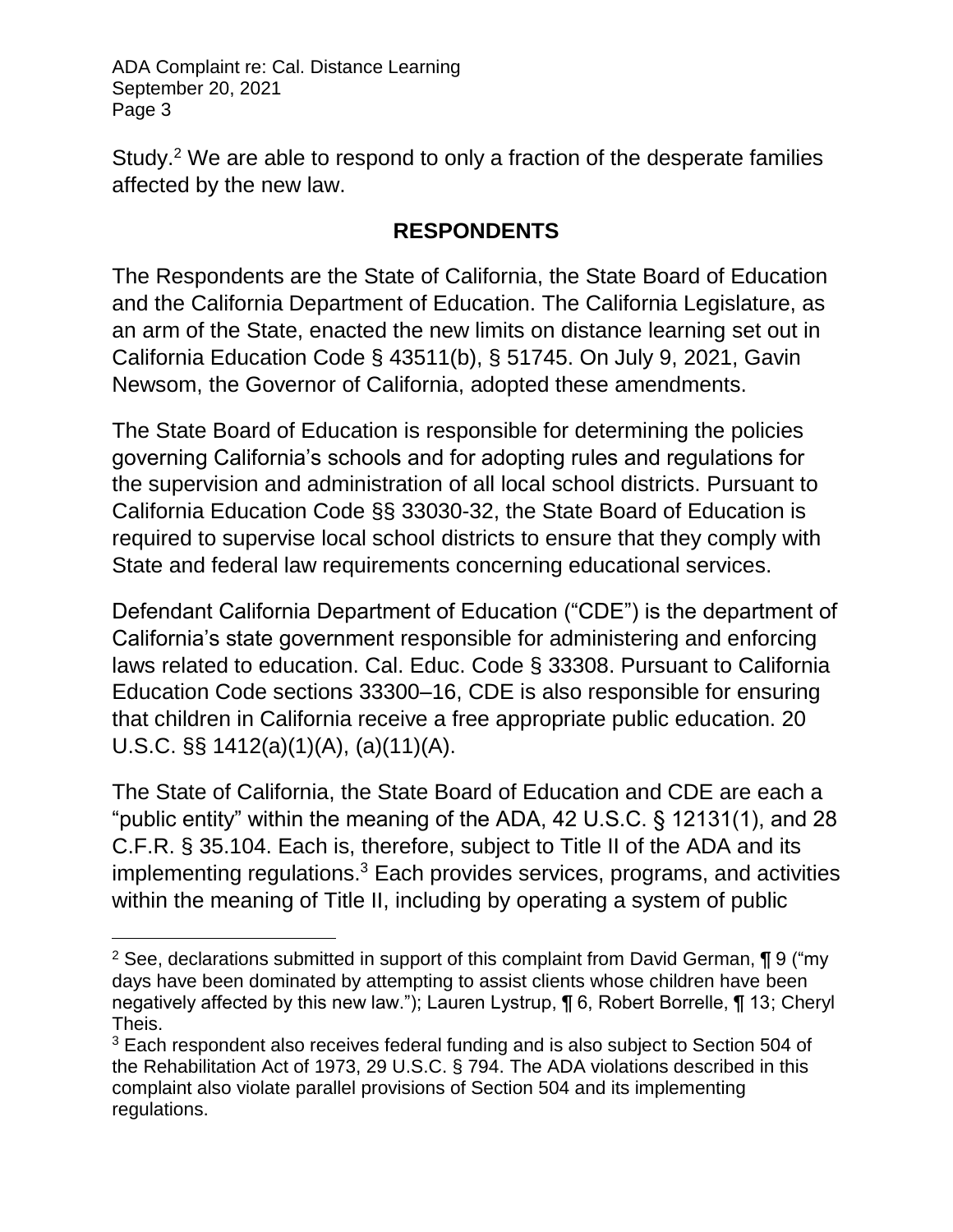education for elementary and secondary school students. Their contact information is listed on the service list.

### **JURISDICTION**

The events described in this civil rights complaint occurred beginning on July 9, 2021, which was the date that the State adopted its new limits on distance learning in California Education Code § 51745. This date is within 180 days of filing this complaint. 28 CFR § 35.170(b).

The U.S. Department of Justice is authorized under 28 CFR § 35.171 *et seq.* to investigate allegations in a civil rights complaint and to determine whether a public entity has complied with Title II of the ADA and the Title II regulations. The Department is also authorized to issue findings, and, where appropriate, to negotiate and secure voluntary compliance agreements. *Id.* § 35.172-35.175. Furthermore, the Attorney General is authorized under 42 U.S.C. § 12133 to bring a civil action enforcing Title II of the ADA should negotiations fail to secure voluntary compliance.

Although this complaint concerns students in special education, we request that the Civil Rights Division retain jurisdiction because we assert violations of the ADA, rather than the Individuals with Disabilities Education Improvement Act ("IDEA"), 20 U.S.C. §§ 1400 et seq. See also, 28 CFR § 35.190(e) (DOJ may exercise discretion to retain and investigate a complaint that may also fall within the jurisdiction of another agency).

# **FACTUAL BACKGROUND**

In 2020, during the height of the COVID-19 pandemic, California enacted new statutes to ensure that school districts offered students access to distance learning.<sup>4</sup> These distance learning provisions had a sunset date of June 30, 2021.<sup>5</sup> In July 2021, California adopted a new statute that allowed funding for distance learning only for students enrolled in the State's Independent Studies program.<sup>6</sup> The new statute provides that Independent

l

 $4$  Cal. Educ. Code § 43500 et seq.

 $5$  Id.,  $\S$  43511.

<sup>6</sup> Assembly Bill (AB) 130 (Chapter 44, Statutes of 2021), approved on July 9, 2021.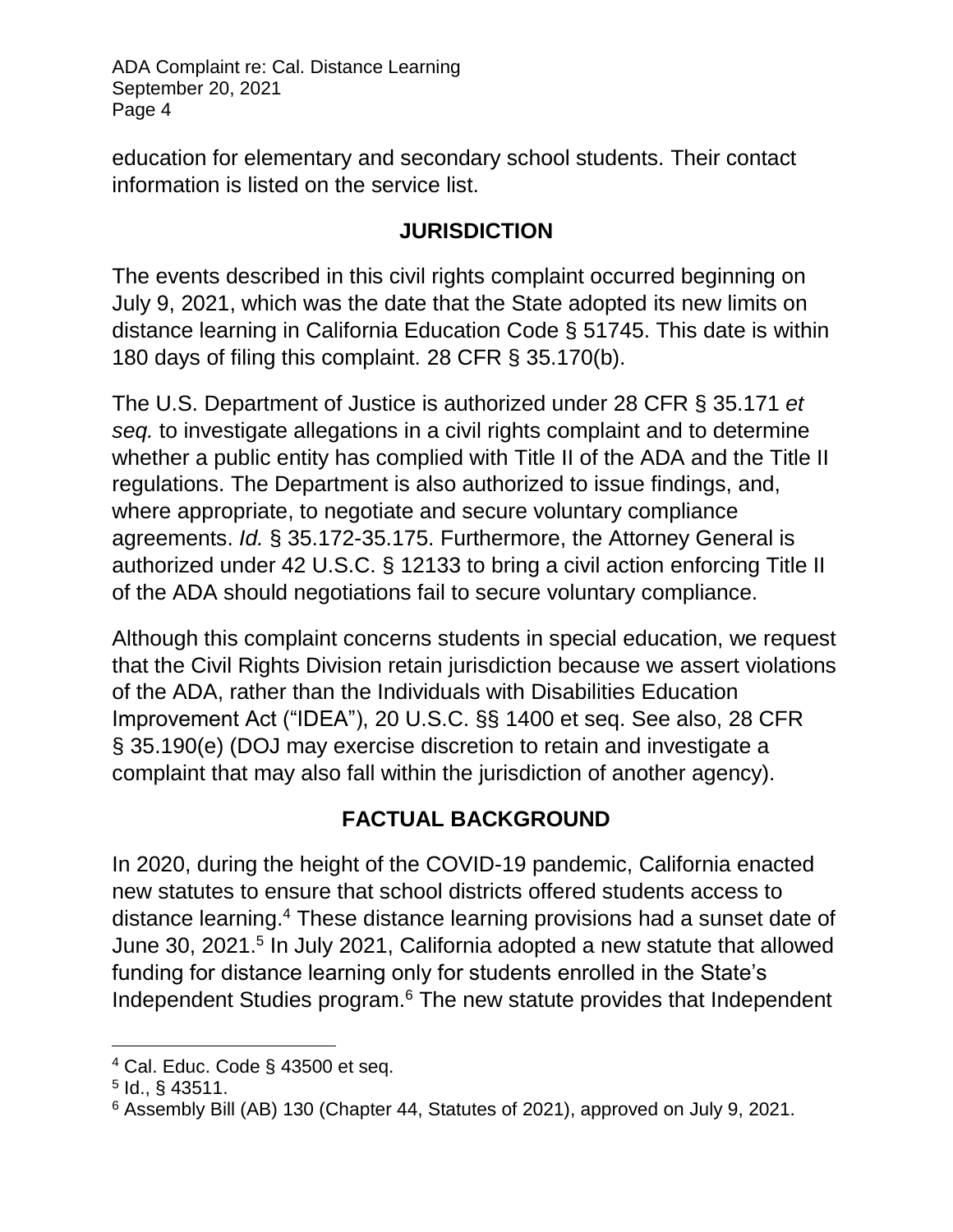Studies will be offered to students "whose health would be put at risk by inperson instruction, as determined by the parent or guardian of the pupil." Cal. Educ. Code § 51745(a)(6). No funding is available to school districts to provide distance learning other than through Independent Study.

However, the new statute also provides that students with disabilities "shall not participate in independent study, unless the pupil's individualized education program [IEP] … specifically provides for that participation." Id.  $\S$  51745(c) (emphasis added).<sup>7</sup>

As the Delta Variant surged in California and the beginning of school approached, more parents and caregivers determined that their children were at risk from in-person classes. Due to the new state law, the only way to access the distance learning these families had in the 2020-21 school year was through Independent Study.

However, California's design and implementation of Independent Study excludes disabled students, as shown by these summaries from the Complainants, who attend different school districts across the state. <sup>8</sup> All have medical conditions that make the possibility of a COVID-19 infection life threatening.

### **Complainant Susan Graham and her son, M.G.**

M.G. is ten-years old and in the  $5<sup>th</sup>$  grade in a California school district. He has Down syndrome; his IEP provides educational supports, including access to an alternative curriculum, so that he was able to participate

 $\overline{a}$ <sup>7</sup> Cal. Educ. Code § 57149.5(a)(7) includes similar language: "An individual with exceptional needs, as defined in Section 56026, shall not participate in course-based independent study, unless the pupil's [IEP] developed pursuant to [the state special education statutel specifically provides for that participation."

<sup>&</sup>lt;sup>8</sup> The Complainants' stories are not unique. Recent news articles describe families with disabled children who are facing the same denial of distance learning. See, J. Hong, *"Students with Disabilities across California stuck in limbo,*" CalMatters, September 20, 2021, [https://calmatters.org/education/k-12-education/2021/09/special-education/;](https://calmatters.org/education/k-12-education/2021/09/special-education/) Rosales, "Independent study frustrates California parents who enrolled children," EdSource, September 10, 2021, [https://edsource.org/2021/independent-study](https://edsource.org/2021/independent-study-frustrates-california-parents-who-enrolled-children/661009)[frustrates-california-parents-who-enrolled-children/661009.](https://edsource.org/2021/independent-study-frustrates-california-parents-who-enrolled-children/661009)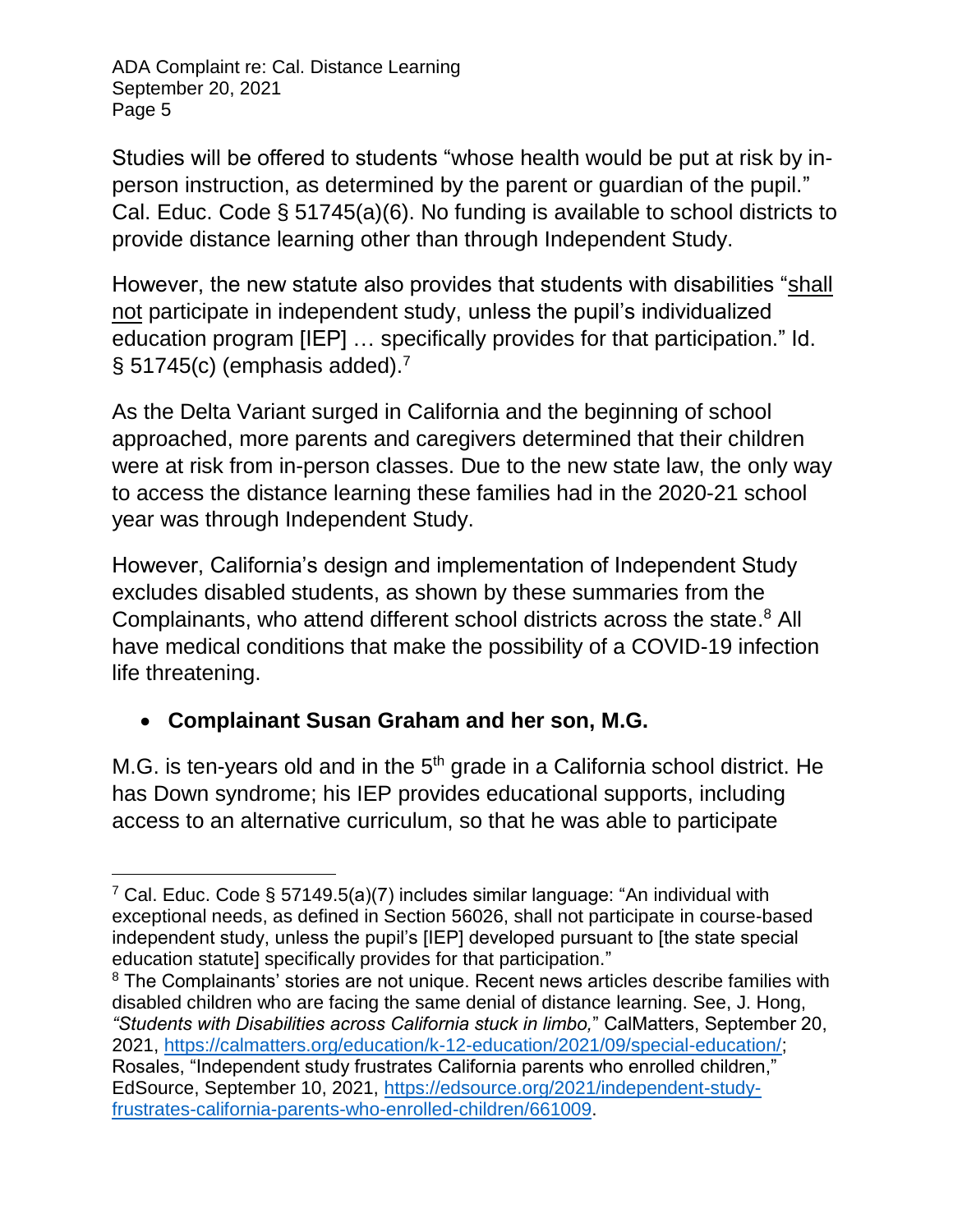successfully in distance learning last year. M.G.'s disability and additional respiratory problems put him at higher risk of health complications if exposed to COVID-19, and he is too young to be vaccinated. Ms. Graham asked for distance learning as an alternative to in-person classes. Her IEP team told her that the only option was Independent Study, but that they could not provide the alternative curriculum that her son needs as an accommodation. A recorded webinar from their school district provided the same the advice to the public: Independent Study is the only alternative to in-person classes, but it is only for students who "can follow a general education curriculum" and who only need a general education teacher, not a special education teacher or other special education service provider. $9$ Without an agreement on distance learning, M.G. has been home for a month with no instruction.<sup>10</sup>

### **Complainant Neelyn Tong and her daughter, C.B.**

C.B. is 13 years old, and is starting 8<sup>th</sup> grade in a California middle school. She has medical conditions - asthma and hemiparesis – that place her at higher risk of health complications if exposed to COVID-19. C.B. has an IEP because she has a developmental disability and needs modification to her curriculum and other supports to learn. When in-person classes started in August 2021, Ms. Tong explained that C.B. could not attend in-person and needed to continue in distance learning. School staff said the only option was Independent Study but denied C.B. permission to enroll because of her disability. Since the beginning of the school year, she has been at home with no live instruction and no educational support other than Ms. Tong herself.<sup>11</sup>

l

<sup>9</sup> Declaration of Lauren Lystrup, ¶ 16 (providing link to school district webinar and partial transcription of school official statements).

<sup>&</sup>lt;sup>10</sup> See Declaration of Susan Graham. The special education director for her son's school district also said in the webinar that the home-hospital program was only for students who are "medically fragile" such that they "cannot go outside." Lystrup declaration, ¶ 17. Staff told Ms. Graham that even if they approved M.G. for Home-Hospital, he would get academic support but no other services – not the speech, occupational therapy and adapted physical education that he had received through distance learning last year. Graham Declaration, ¶ 8.

<sup>11</sup> See Declaration of Neelyn Tong.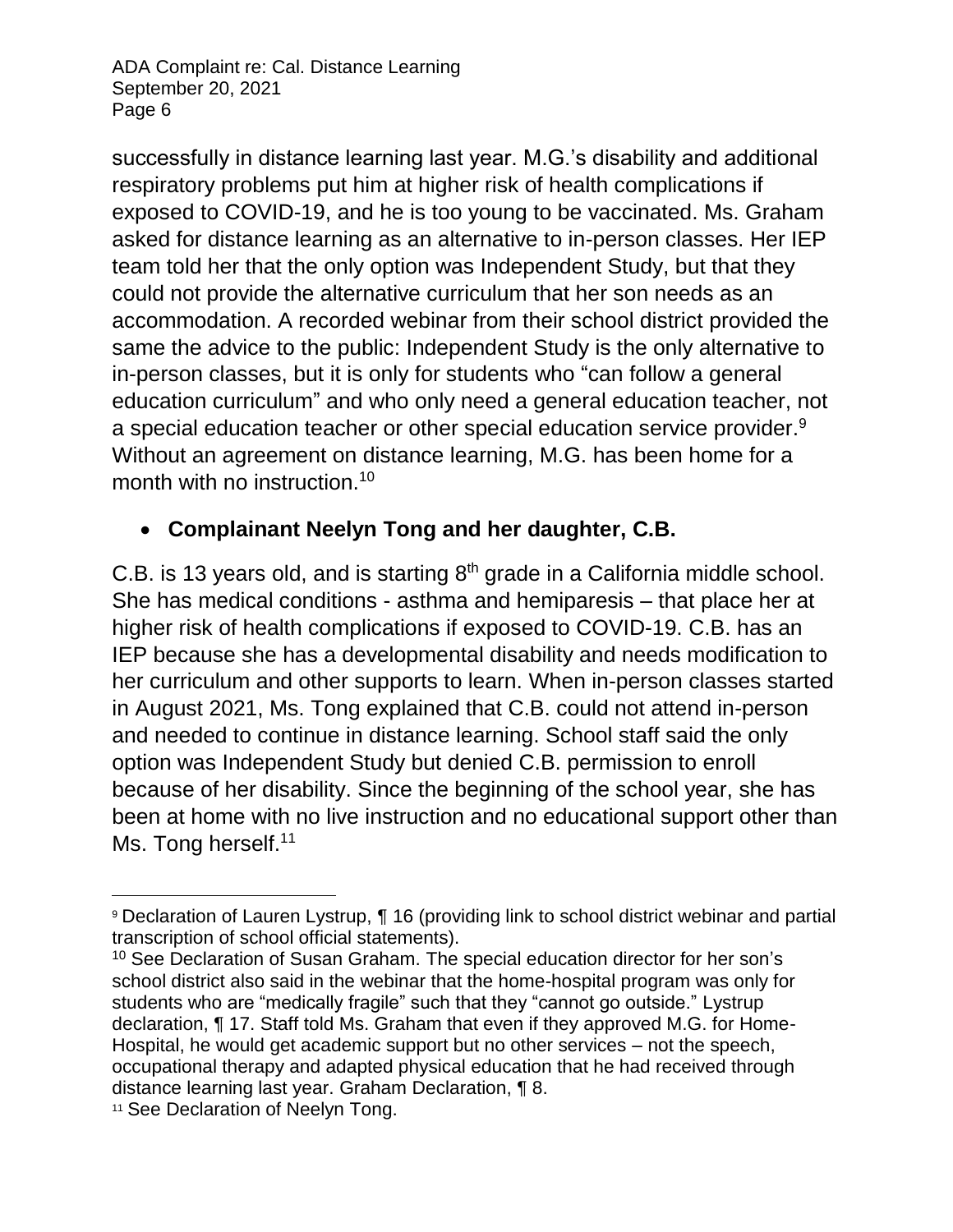### **Complainant Y.K and her son, R.C.**

R.C. is 18 years old and has a developmental disability and other medical conditions. He is at higher risk of health complications if exposed to COVID-19, so his mother wants him to continue in distance learning. He has an IEP and attended a non-public school last year that offered him an alternative curriculum and additional supports during distance learning. His school was ready to provide him distance learning when school resumed in August 2021. Instead, the district intervened, saying that R.C. could not continue in distance learning at the non-public school that had served him so well. His mother was told that all students who did not attend in-person classes must enroll in Independent Study; special education students such as her son had to first attend an IEP meeting. Eventually the IEP team met but refused to approve Independent Study or distance learning with her son's previous non-public school. R.C. is still at home with no educational services.<sup>12</sup>

# **Complainant M.H. and her daughter, H.H.**

H.H. is 21-years-old and has developmental disabilities and a tracheostomy tube for Tracheomalacia and Chronic Lung Disease. She has an IEP and last year attended the same non-public school as R.C., which was also happy to continue distance learning for her starting in August 2021. After one day, the school canceled H.H.'s classes, explaining that the state education agency would not allow non-public schools (which are only for students with disabilities) to offer virtual options. Later, the district agreed that H.H. could enroll in very limited distance learning hours through Independent Study or home-hospital but without any of the services in her IEP.<sup>13</sup> This student has been at home with no educational programing for almost a month.<sup>14</sup>

 <sup>12</sup> See Declaration of Y.K.

<sup>&</sup>lt;sup>13</sup> On September 5, 2021, M.H. filed complaints about her daughter's treatment with the California Department of Education, which is a respondent in this claim. The Department has opened an investigation, but has 60 days to respond, and up to an additional 90 days if either party seeks reconsideration. Borrelle Decl., ¶ 14; Lystrup Decl., ¶ 11. This is too long for families to go without services for their children. <sup>14</sup> See Declaration of M.H.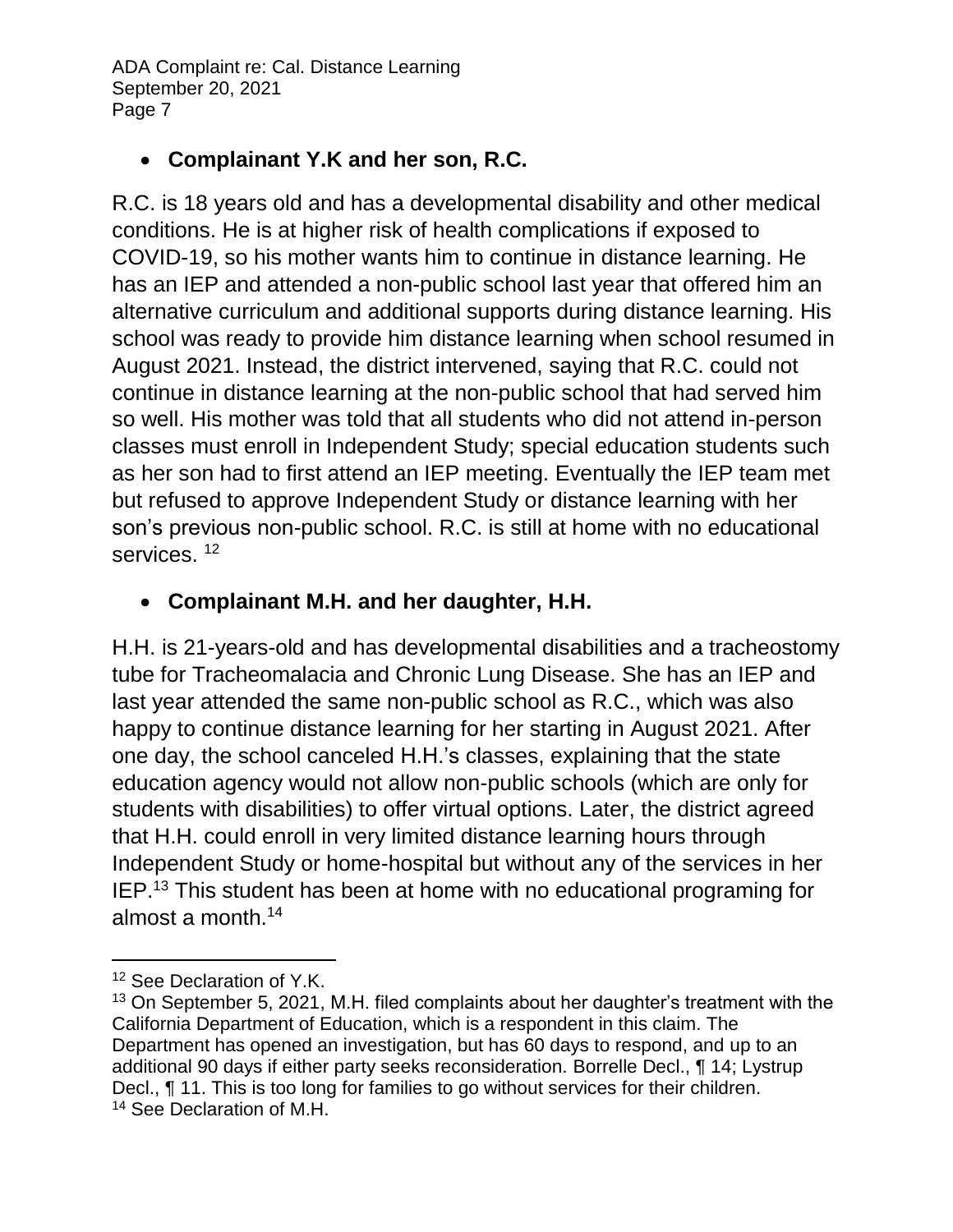# **Complainant A.J. and her daughter, E.E.**

E.E. is 6 years old and has an intellectual disability. Her IEP provides extensive services such as a full-time behavior aide and speech, language and occupational therapy. E.E. has a twin sister who is typically developing. E.E. is at higher risk of health complications if exposed to COVID-19, so the twin's mother requested distance learning for both children. The school district approved Independent study for the non-disabled twin, but required prior approval from E.E.'s IEP team. At the IEP meeting, district staff said that E.E. would lose all her support services if enrolled in Independent Study. When the parent protested that E.E. needed these to learn, she was told that her only choice was to take E.E. to in-person classes, regardless of the risk. Because of this impasse, E.E. has been home with no access to classes since school began. In contrast, her non-disabled twin has been enrolled in Independent Study from the beginning.<sup>15</sup>

# **Complainant K.N. and her son, L.N.**

L.N. is a 9-year-old student with developmental disabilities secondary to significant medical conditions. He is at extreme risk of complications if he contracts COVID-19. During the 2020-2021 school year, L.N. was able to safely access his educational program through distance learning, and his mother believed this would continue in current school year. But shortly before the school year began, she was informed that they would need to convene an IEP meeting first and that, even if L.N. qualifies for Independent Study, he will not receive any of his special education services. District staff suggested that K.N obtain a doctor's note authorizing home/hospital instruction for her son, but cautioned that if approved, he would not receive any of his IEP services and only 1 hour a day of instruction. To date, the school district has not offered a date for L.N.'s IEP, and has not offered any form of interim instruction. School staff have also told K.N. that they expect her son to attend school in person until his IEP is held, despite their acknowledgement that it is not safe for him to do so because of his medical conditions.

 $\overline{a}$ <sup>15</sup> See Declaration of A.J.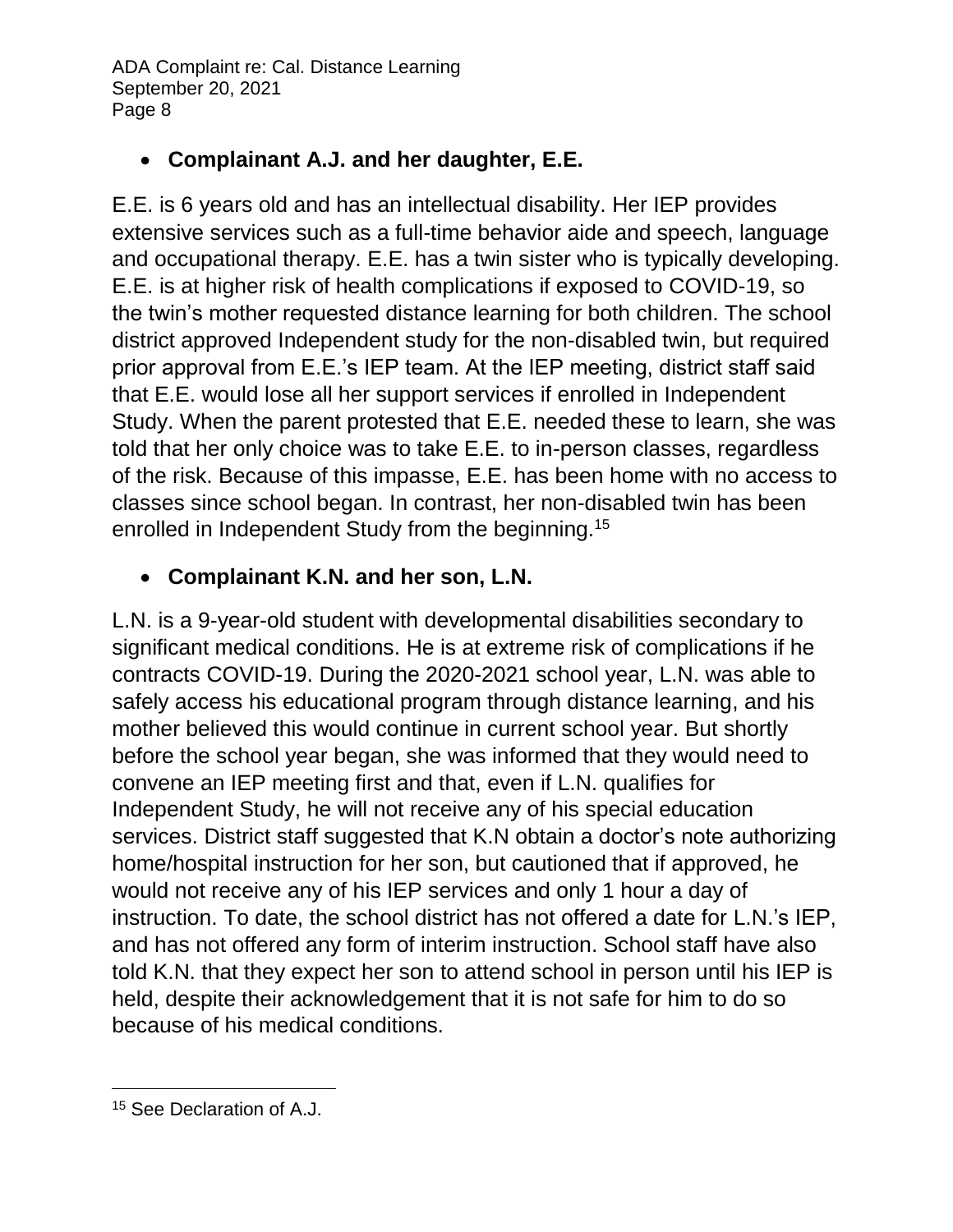#### **Exclusion of students with more severe disabilities because they cannot learn independently**

First, as these summaries show, the design of Independent Study excludes many disabled students, especially those with more severe disabilities who are studying on an alternative curriculum. The California Education Code states that "Independent study shall not be provided as an alternative curriculum." Cal. Educ. Code § 51745(a)(3). For example, M.G.'s large urban school district announced in a town hall meeting that Independent Study will only offer the general education curriculum without any special education services.<sup>16</sup> Other districts take the same position. One FAQ from a virtual "Office Hours" with the Los Angeles County Office of Education, joined by the California Department of Education on September 7, 2021, states flatly:

Question: "How can a very involved student in a self-contained class requiring a one-on-one assistant "independently" be recommended for an independent study program?" Answer: "The IEP team will need to make the determination. However, the term "Independent Study" implies that a child will be able to complete the work independently or with minimal adult help."<sup>17</sup>

The California Department of Education endorsed this FAQ<sup>18</sup> and offers the similar advice in its own Independent Study FAQ webpage, which was updated on August 23, 2021.<sup>19</sup> The CDE FAQ states "[p]upils in independent study shall have the ability to work independently and maintain satisfactory educational progress" as defined under the California Education Code. Further, "success in independent study requires motivation and a strong commitment on the part of the student and, especially for a young student, his or her parents/guardians/caregivers. It also requires sufficient academic preparation to enable the student to work

l

<sup>16</sup> Lystrup Declaration, ¶ 16.

<sup>&</sup>lt;sup>17</sup> Lystrup Declaration, ¶ 19.

<sup>18</sup> Lystrup Declaration, ¶ 19.

<sup>19</sup> California Department of Education, *Independent Study: Frequently Asked Questions* (updated August, 23, 201), [https://www.cde.ca.gov/sp/eo/is/faq.asp.](https://www.cde.ca.gov/sp/eo/is/faq.asp)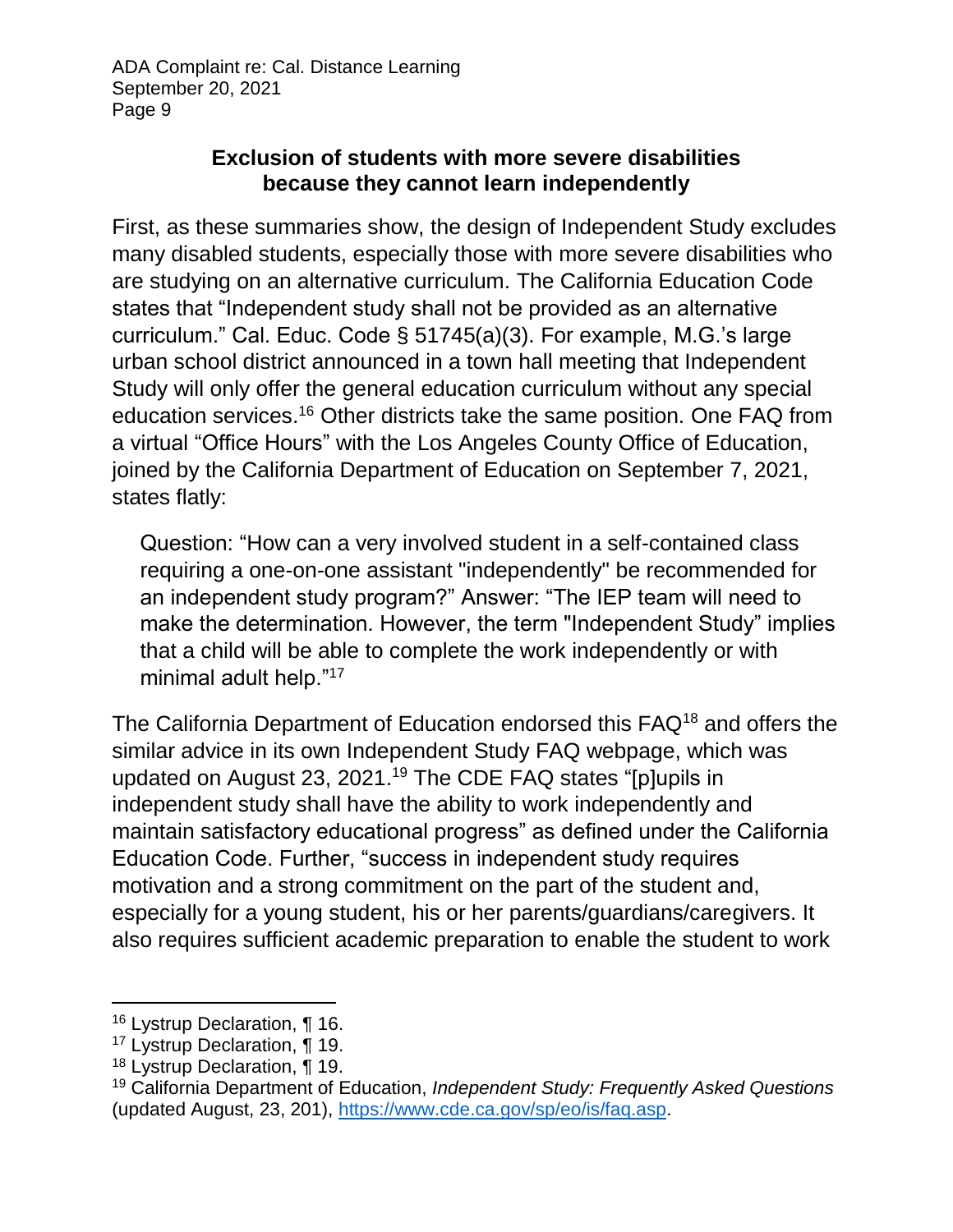#### independently."<sup>20</sup>

Since Independent Study is the only way to access distance learning, this framework excludes students who need adult supports to learn, such as those with intellectual and developmental disabilities, as do the children of the Complainants here.

### **No CDE guidance re accommodations in Independent Study**

Second, California's implementation of Independent Study permits school districts to enroll disabled students on the condition that they give up their rights to accommodations, including their rights under IDEA. Under the earlier distance learning statute in effect in the 2020-21 school year, each student had a distance learning plan that listed the accommodations they needed.<sup>21</sup> IEP teams are refusing to offer these same services through Independent Study. These IEP teams make a single offer of a Free and Appropriate Public Education ("FAPE"), which is through in-person classes only.<sup>22</sup> If families insist that their child needs distance learning, districts often offer Independent study but without the services listed in the student's IEP.<sup>23</sup> In one-sided negotiations, districts often compel families to sign agreements waiving their rights under IDEA and the ADA.<sup>24</sup>

CDE has issued minimal guidance regarding Independent Study and students with IEPs.<sup>25</sup> This guidance only reiterates that a student's IEP

l  $20$  Id.

<sup>&</sup>lt;sup>21</sup> The former distance learning statute, Cal. Educ. Code §  $43503(b)(4)$  (which has now sunset), required that distance learning include "[s]pecial education, related services, and any other services required by a pupil's [IEP.]"

<sup>&</sup>lt;sup>22</sup> See declarations of German, ¶ 8; Lystrup, Borrelle, and those of the Complainants. <sup>23</sup> Declarations of M.H, A.J. See also, Rosales, "*Independent study frustrates California parents who enrolled children*," fn. 8; Fensterwald & Rosales, *Quarantines and teacher shortages: a double whammy for California districts*, EdSource, *August 27,2021,*  available from [https://edsource.org/2021/quarantines-and-teacher-shortages-a-double](https://edsource.org/2021/quarantines-and-teacher-shortages-a-double-whammy-for-california-districts/660337)[whammy-for-california-districts/660337.](https://edsource.org/2021/quarantines-and-teacher-shortages-a-double-whammy-for-california-districts/660337) See also declarations of German, ¶ 8; Lystrup, Borrelle, and those of the other Complainants.

<sup>&</sup>lt;sup>24</sup> See footnote above.

<sup>&</sup>lt;sup>25</sup> California Department of Education, Frequently Asked Questions re Independent Study, [https://www.cde.ca.gov/sp/eo/is/faq.asp;](https://www.cde.ca.gov/sp/eo/is/faq.asp) Borrelle Decl., ¶ 7.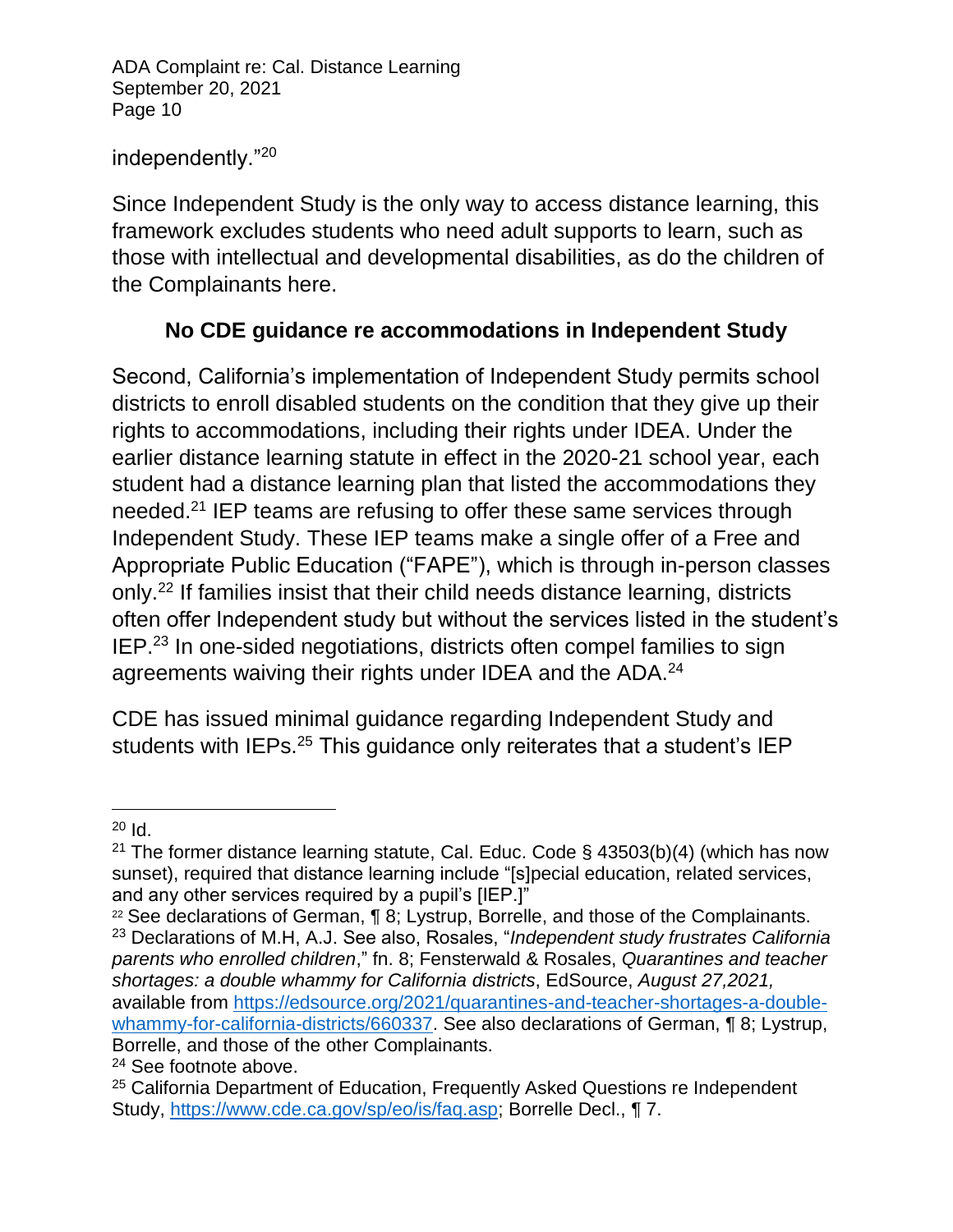team must determine if Independent Study is appropriate. It fails to ensure that disabled students have equal access to distance learning.

CDE has supported districts that offer Home Hospital instruction as an alternative "work-around" for disabled students.<sup>26</sup> This is an option under California law for students who have a "temporary disability that makes attendance in the regular day classes or alternative education program impossible or inadvisable." Cal. Educ. Code § 48206.3. But few students with an IEP actually qualify for Home Hospital instruction, which is generally offered for only 5 hours per week.<sup>27</sup> The school districts that have approved home hospital have told families that they will receive minimal instruction and few or none of the services in the child's IEP.<sup>28</sup>

#### **No rationale for giving disabled students fewer rights and protections in Independent Study, versus distance learning or quarantines**

The State treated students with disabilities far better during distance learning and in emergency quarantines, both of which mandate special education rights. From March 2020-June 2021, the State guaranteed that students with disabilities could participate in distance learning with special education and related services required by the student's IEP. Cal. Educ. Code § 43503(b)(4); Cal. Educ. Code § 43511(b). The State also required all IEPs include a plan for service delivery in the event of qualifying emergencies where schools cannot deliver services in person. Cal. Educ. Code § 56345(a)(9).

Now, even though all IEP teams have planned for emergencies where they cannot deliver services in person, the State has limited distance learning emergency plans to students in quarantine. Cal. Educ. Code § 46393. The State requires that students with disabilities who quarantine may participate in Independent Study and must have access to their distance learning emergency plan. *Id.* This already-existing distance learning system for

l <sup>26</sup> See Lystrup Decl., attachment B (LACOE Independent Study Considerations for Students with Disabilities)

 $27$  See footnote 10, supra, re: school official's statement that Home Hospital is only for students "who cannot go outside."

<sup>28</sup> See, e.g., declarations of German, Lystrup, M.H.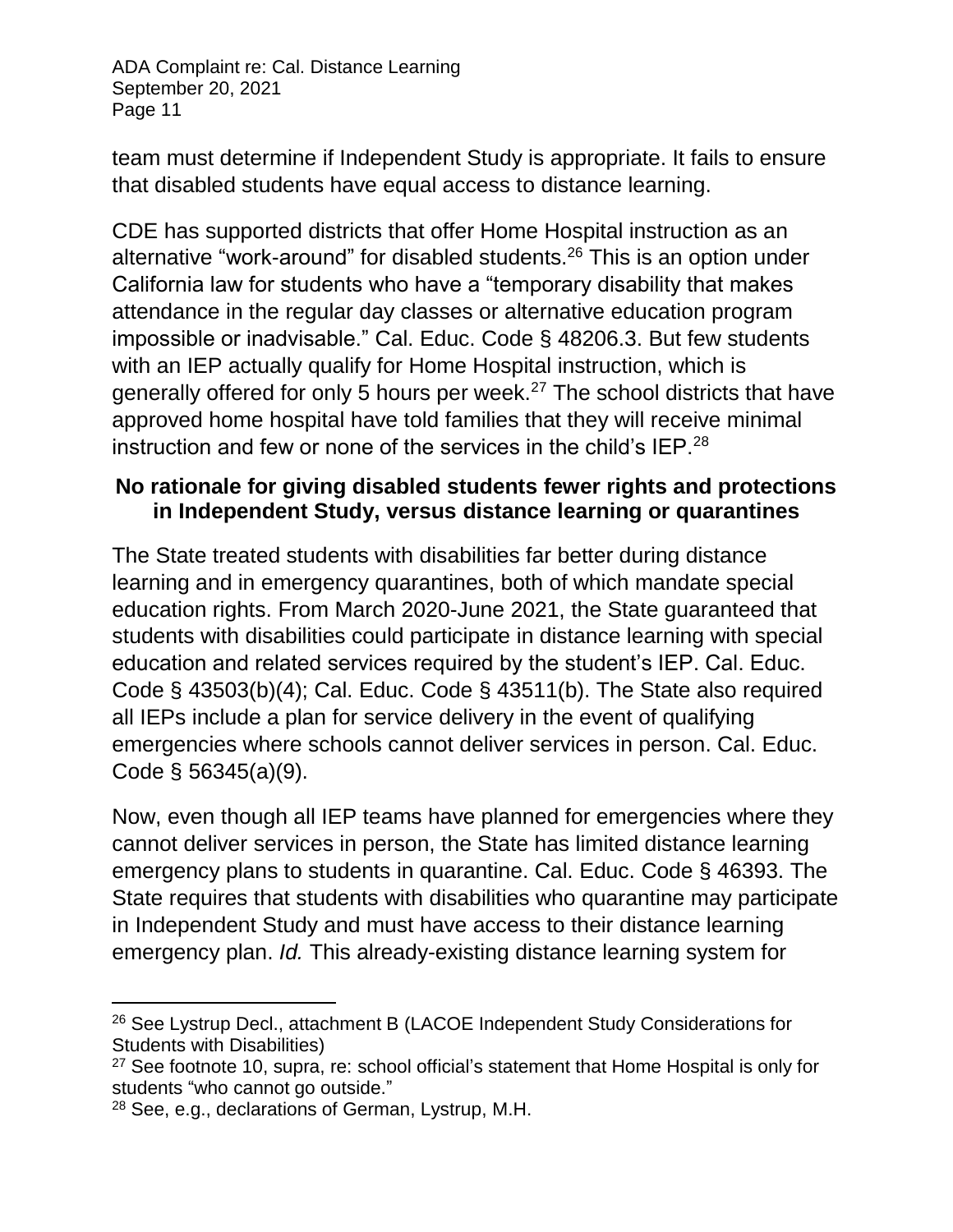quarantined students demonstrates that it is a reasonable modification to provide distance learning to all students with disabilities. See Borrelle Decl., ¶ 10. There is no justifiable rationale for denying this to students who are not quarantined but still need distance learning to ensure their health and safety from the pandemic.

# **Long delays in accessing Independent Study**

Disabled students also faced discriminatory delays in enrollment because they first had to convene their IEP team to consider their request for Independent Study, a process that can take up to 30 days and meant they have missed the first weeks of school. Some students are still awaiting an IEP team meeting, more than month after the start of school. Non-disabled students could register immediately and did not face this delay. The delays also mean that disabled students were late to register for Independent Study and thus more likely to end up on district waiting lists for Independent Study.<sup>29</sup>

In addition, students do not have the benefit of "stay put," the IDEA provision that enables students to remain in their placement until a dispute is resolved. $30$  The new law explicitly bans their participation in Independent Study until they have an IEP that "specifically provides for that participation." Cal. Educ. Code § 51745(c).

# **LEGAL CLAIMS - VIOLATION OF THE ADA**

# **1. Exclusion from distance learning and denial of accommodations**

The ADA regulations provide that "[n]o qualified individual with a disability shall, on the basis of disability, be excluded from participation in or be denied the benefits of the services, programs, or activities of a public entity, or be subjected to discrimination by any public entity. 28 C.F.R. § 35.130(a). Further, a public entity may not "[d]eny a qualified individual with a disability the opportunity to participate in or benefit from the aid, benefit, or service." 28 C.F.R. § 35.130(b)(1)(i).

 <sup>29</sup> See, e.g., declarations of Borrelle; Lystrup; German.

<sup>30</sup> Borrelle Decl., ¶ 15.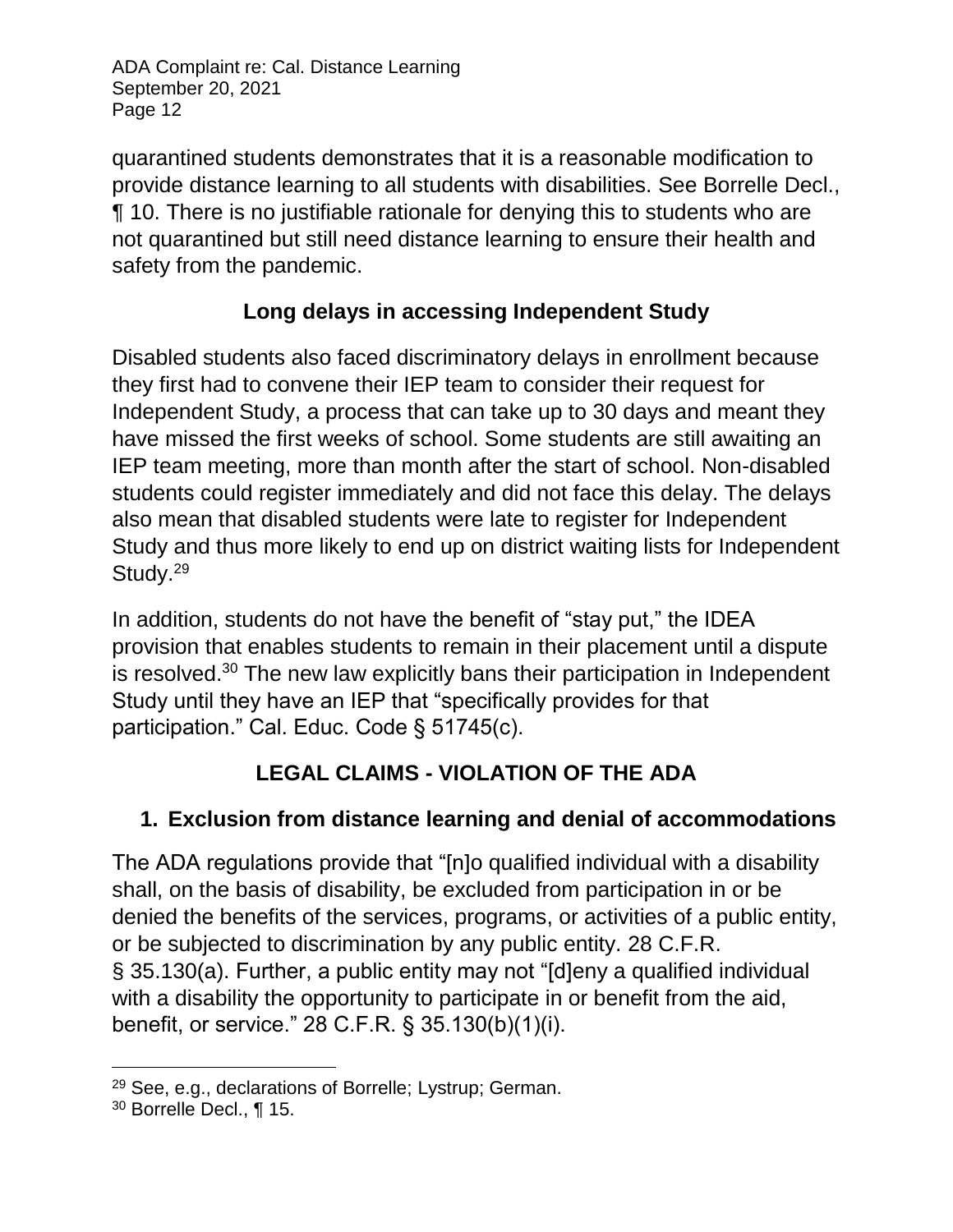Here, California is denying access to distance learning and alternatives to in-person classes to students with disabilities. It has done so by setting up Independent Study as the only way to access distance learning and the only alternative to in-person classes. The State defines Independent Study as appropriate only for students who can work independently.<sup>31</sup> This necessarily excludes many students with disabilities, especially those with moderate to severe disabilities and those with intellectual and developmental disabilities. These students are thus denied access to their entire education because they cannot safely attend in-person classes and must have an alternative.

The fact that some disabled students are able to participate in Independent Study does not lessen the ADA violation. Instead, this is an example of discrimination based on severity of disability, which also violates the ADA. See, e.g., *Lovell v. Chandler*, 303 F.3d 1039, 1054 (9th Cir. 2002) ("The State's appropriate treatment of some disabled persons does not permit it to discriminate against other disabled people under any definition of "meaningful access."); *Amundson ex rel. Amundson v. Wisconsin Dep't of Health Servs.*, 721 F.3d 871, 874 (7th Cir. 2013); *Nelson v Milwaukee County*, 2006 WL 290510 at \*5 (E.D. Wis. 2006); *Martin v. Voinovich*, 840 F.Supp. 1175, 1191–92 (S.D. Ohio 1993); *Jackson v. Fort Stanton Hosp. & Training Sch*., 757 F.Supp. 1243, 1299 (D.N.M. 1990), rev'd on other grounds, 964 F.2d 980 (10th Cir. 1992); *Garrity v. Gallen*, 522 F.Supp. 171, 214–15 (D .N.H. 1981); *Lynch v. Maher*, 507 F.Supp. 1268, 1278–79 n.15 (D.Conn.1981); *Messier v. Southbury Training Sch*., No. 3:94-CV-1706(EBB), 1999 WL 20910, at \*10 (D. Conn. Jan. 5, 1999) ("Courts hold repeatedly that the ADA and Section 504 prohibit discrimination on the basis of severity of disability.").

#### **2. Denying students needed accommodations in Independent Study.**

The ADA regulations state that it is unlawful discrimination for a public entity to "[p]rovide a qualified individual with a disability with an aid, benefit, or service that is not as effective in affording equal opportunity to obtain the

 $\overline{a}$ 

<sup>&</sup>lt;sup>31</sup> See pp. 8-9, supra, listing examples.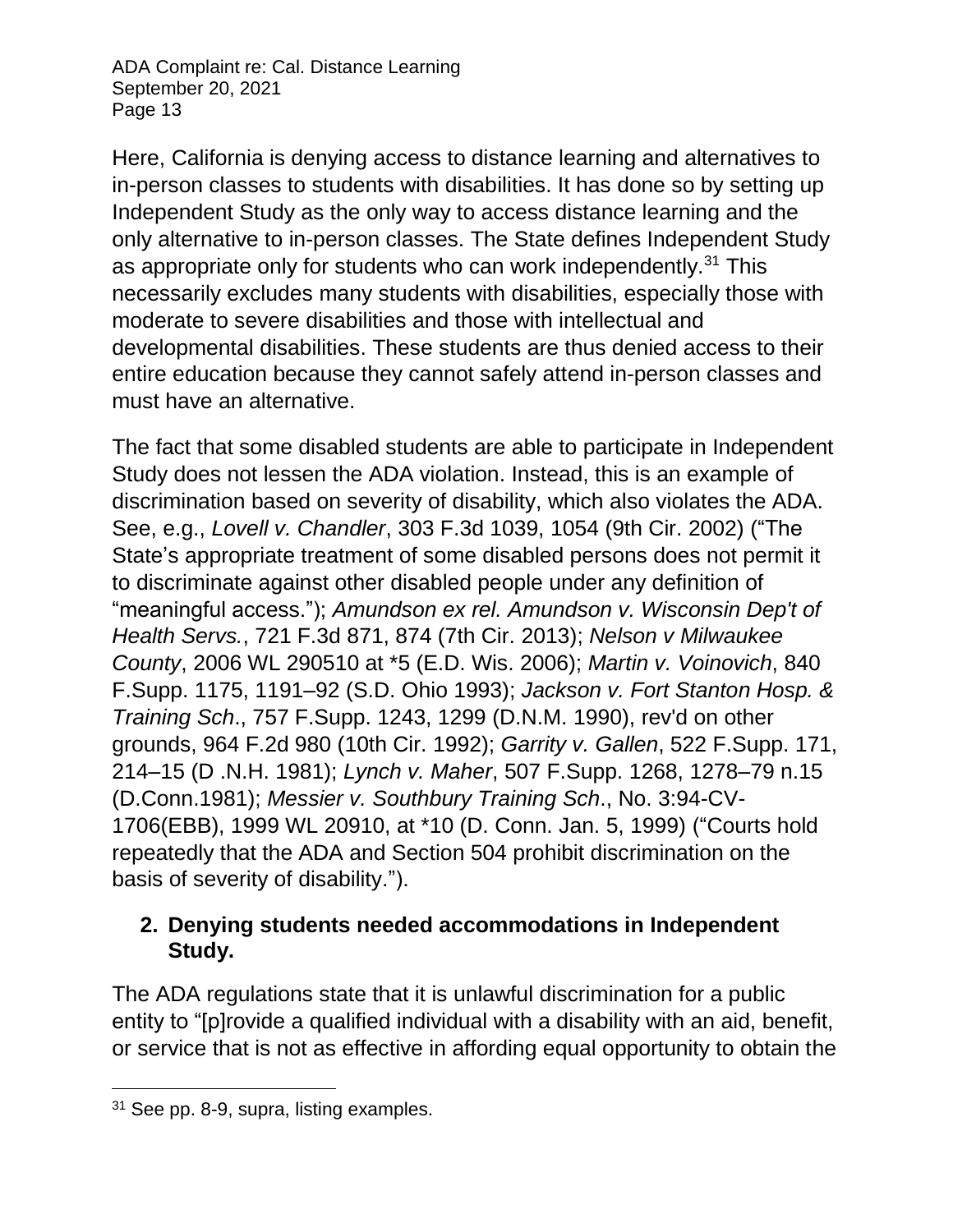same result, to gain the same benefit, or to reach the same level of achievement as that provided to others." 28 C.F.R. § 35.130(b)(1)(iii). In addition, "[a] public entity shall make reasonable modifications in policies, practices, or procedures when the modifications are necessary to avoid discrimination on the basis of disability, unless the public entity can demonstrate that making the modifications would fundamentally alter the nature of the service, program, or activity." 28 C.F.R. § 35.130(b)(7)(i).

Here, California has failed to ensure that disabled students who wish to participate in Independent Study have access to the accommodations, aids and services they need to benefit equally from their education. As the declarations from the complainants and other students attest, school districts that do allow students with IEPs to enroll in Independent Study then often require they waive the special education services and modifications they need to learn.<sup>32</sup> Without these services, students cannot access their education.

Yet this result is consistent with the new California statute, although it violates the ADA. Students with IEPs cannot participate in Independent Study unless their IEP team agrees. Cal. Educ. Code § 51745. IEP teams consistently make a single offer of special education services, which is only in-person. When families reject in-person classes, they feel fortunate to be accepted in Independent Study. But when they ask for accommodations in the curriculum or additional supports, the school districts refuse.

#### 3. **Adopting discriminatory methods of administration – the State's failure to ensure that disabled students have a safe alternative to in-person classes**

The ADA regulations provide that a public entity may not "[u]tilize criteria or methods of administration that have the effect of defeating or substantially impairing the accomplishment of the objectives of the public entity's program with respect to individuals with disabilities." 28 C.F.R. § 35.130(b)(3)(ii).

 $\overline{a}$ <sup>32</sup> *See* Declarations of M.H. and A.J.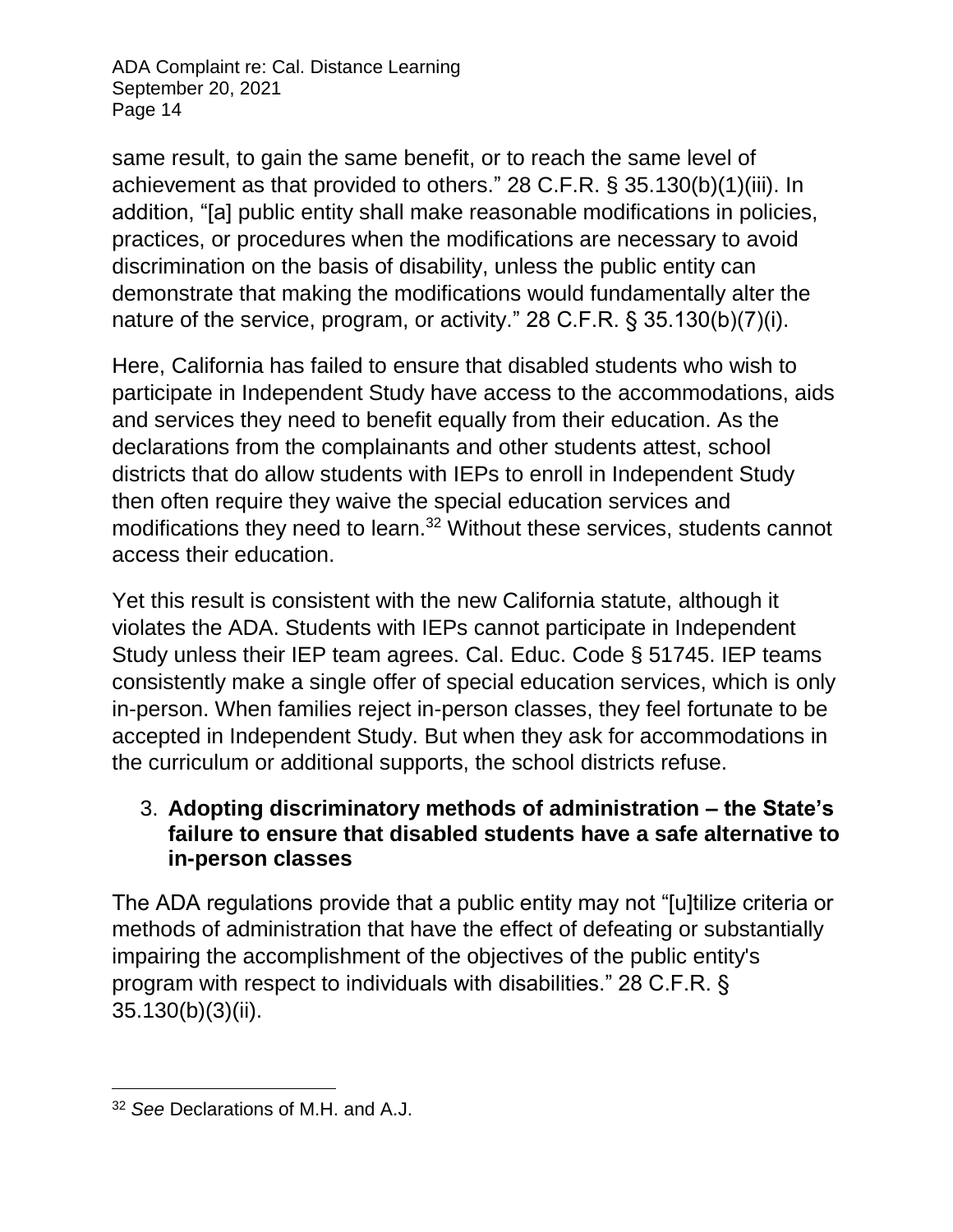Here, the respondents – the State of California, the State Board of Education and the California Department of Education – are responsible for providing special education services to disabled students. Yet in administering their special education program, they have failed to ensure that students with IEPs have a safe alternative to in-person classes. They have issued FAQs, but failed to ensure that disabled students had the same access to distance learning enjoyed by other students. That this has occurred during a dangerous surge in COVID-19 cases as a result of the Delta Variant makes their inaction even more objectionable.

In this case, the State's failure to act has led to outcomes as discriminatory as if it flatly denied students access to distance learning. "The methods-ofadministration regulation makes clear that a know-nothing, do-nothing policy of non-administration is a privately actionable violation of the ADA." *Dunn v. Dunn*, 318 F.R.D. 652, 665 n.12 (M.D. Ala. 2016), modified on other grounds sub nom. *Braggs v. Dunn*, No. 2:14CV601-MHT, 2020 WL 2395987 (M.D. Ala. May 12, 2020).<sup>33</sup>

Although local school districts make the decision to deny supports and accommodations to a particular student, the State of California, the State Board of Education and the California Department of Education are still responsible. Under the ADA, these state agencies must ensure that the agencies they supervise and with which they contract do not discriminate. "A public entity, in providing any aid, benefit, or service, may not, directly *or* 

l <sup>33</sup> See also, *Lewis v. Cain*, 324 F.R.D. 159, 176 (M.D. La. 2018) (state correctional agency's failure to adequately train prison employees, and to adopt procedures for requesting accommodations violated the ADA); *Day v. D.C.*, 894 F. Supp. 2d 1, 20 (District's failure to adopt a plan to move residents out of nursing facilities and to inform them of community alternatives and discharge planning violated the ADA); *State of Conn. Office of Prot. & Advocacy for Pers. with Disabilities v. Connecticut*, 706 F. Supp. 2d 266, 276–78 (denying motion to dismiss where complaint alleged that the state "failed to adequately assess and identify the long-term care needs of Plaintiffs and the Class they represent," and "failed to inform Plaintiffs and the Plaintiff Class members of the availability of alternatives to nursing home care"); *Kathleen S. v. Dep't of Pub. Welfare of Com. of Pa.*, 10 F. Supp. 2d 460, 471–73 (E.D. Pa. 1998) (state agency's "failure to initiate" discharge planning from a hospital and "failure to adequately plan for the community placements" violated the ADA).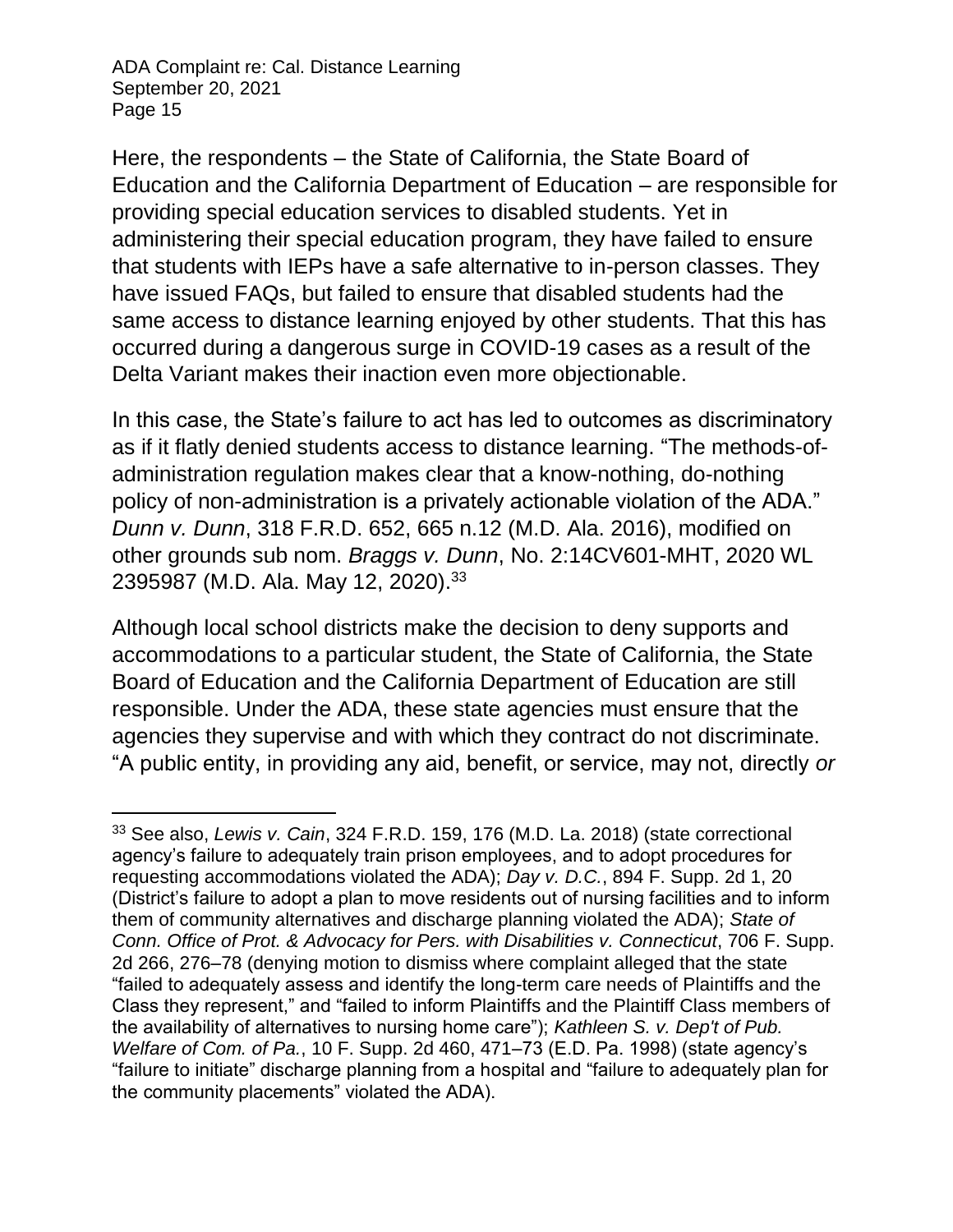*through contractual,* licensing, or other arrangements, on the basis of disability" discriminate against individuals with disabilities. 28 C.F.R. § 35.130(b)(1) (emphasis added). Further, a public entity may not "[a]id or perpetuate discrimination . . . by providing significant assistance to an agency, organization, or person that discriminates on the basis of disability in providing any aid, benefit, or service to beneficiaries of the public entity's program[.]" 28 C.F.R. § 35.130(b)(1)(v).

As regards the California Department of Education in particular, under state and federal law special education law, it is responsible for the oversight and supervision of local school districts. 20 U.S.C. § 1412(a)(11)(A); 34 C.F.R. § 300.149(a); see also Cal. Ed. Code §§ 56100 and 56205. See also, *Emma C. v. Eastin*, 985 F. Supp. 940, 948 (N.D. Cal. 1997) (complaint adequately alleged that CDE "failed to monitor [the district's] compliance with state and federal laws" and perpetuated this discrimination.").

### **CONCLUSION**

Complainants urgently request that the Department of Justice issue a findings letter that California and its agencies have violated the ADA by failing to ensure that students with disabilities have equal access to distance learning and alternatives to in-person classes. This State could achieve this by instructing districts to implement the distance learning plans that disabled students had in the 2020-21 school year, or by other means that achieve a comparable result.

Respectfully Submitted,

DISABILITY RIGHTS CALIFORNIA VANAMAN GERMAN LLP

Nelude Bird

Melinda Bird **David German** Robert Borrelle Vanaman German LLP Lauren Lystrup Disability Rights California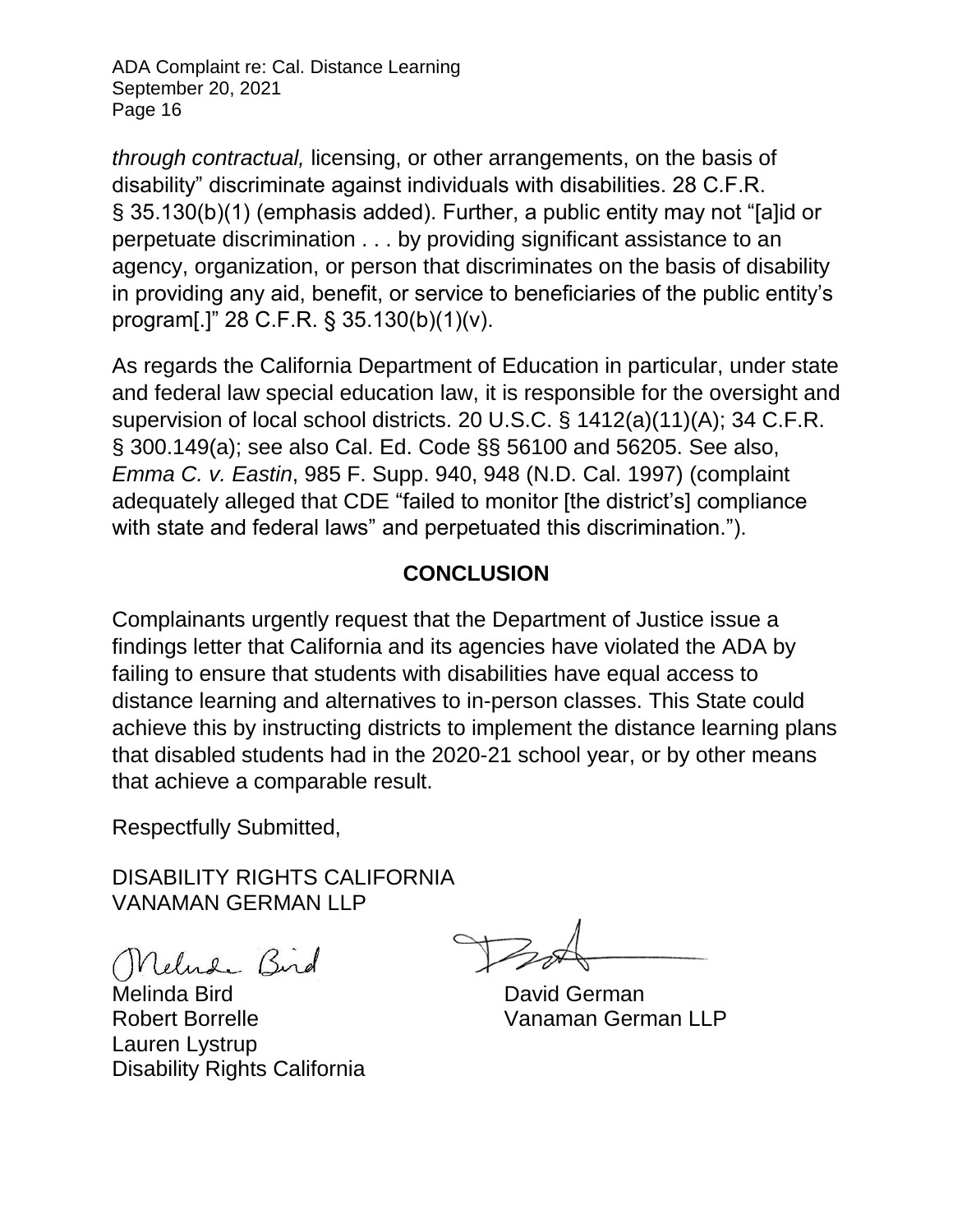CC: Attached service list

Declarations in support of Complaint:

- 1. Complainant Susan Graham\*
- 2. Complainant Neelyn Tong\*
- 3. Complainant Y.K.\*
- 4. Complaint M.H.\*
- 5. Complainant A.J.\*
- 6. Complainant K.N.\*
- 7. Declarant J.F.G.\*
- 8. Declarant J.F.\*
- 9. Attorney David German
- 10. Attorney Robert Borrelle
- 11. Attorney Lauren Lystrup
- 12. Attorney Nidya Paredes
- 13. Advocate Cheryl Theis

\*These declarations are redacted to protect the privacy of families and children. Confidential, executed declarations from the Complainants and declarants are being submitted under separate cover, along with their contact information.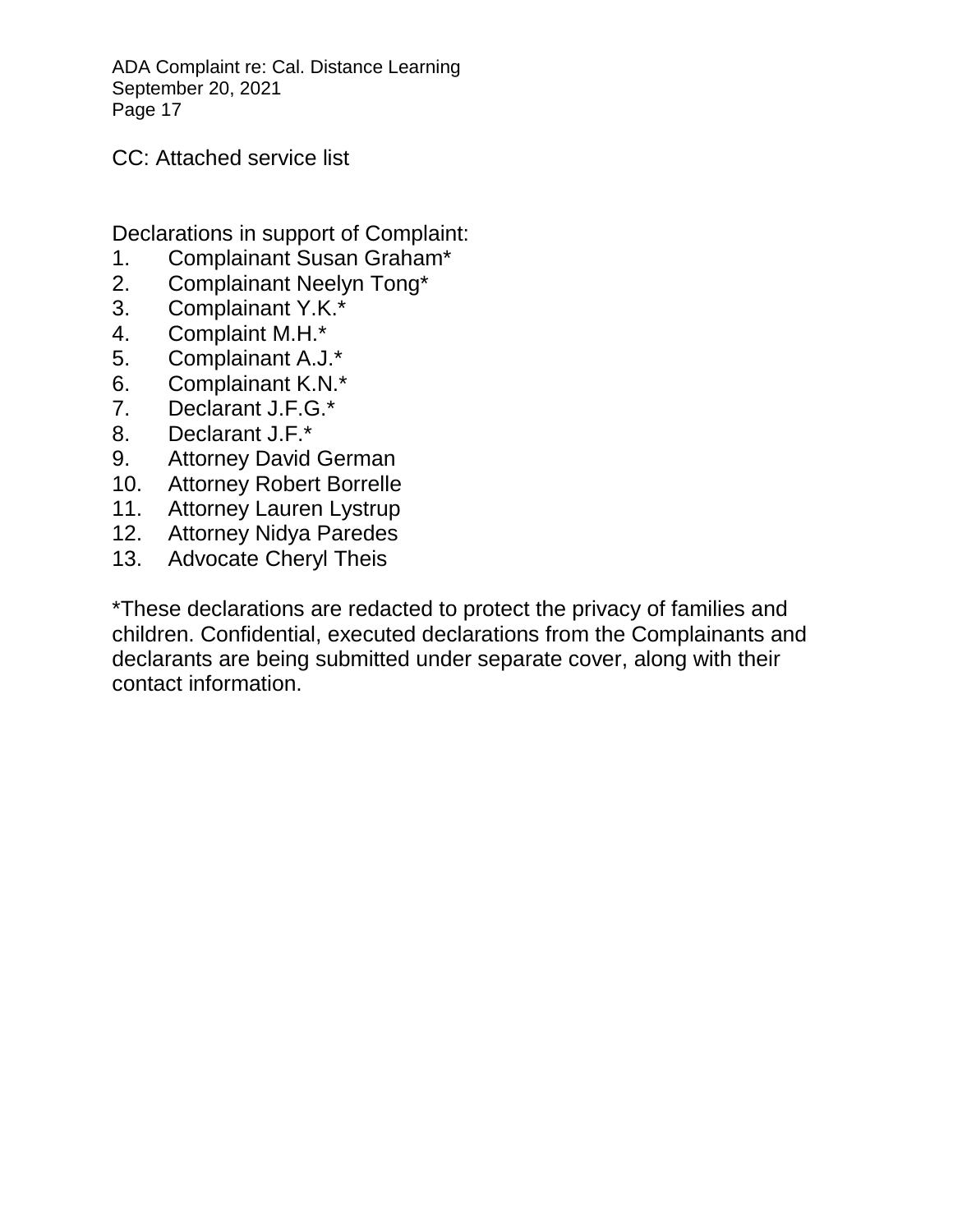#### **Service List**

U.S. Department of Justice Civil Rights Division 950 Pennsylvania Avenue, NW 4CON, 9th Floor Washington, DC 20530 Attn: Rebecca Bond Chief, Disability Rights Section [Rebecca.bond@usdoj.gov](mailto:Rebecca.bond@usdoj.gov) Sent via fax to 202-307-1197 Attn: Shaheena Simons Chief, Educational Opportunities Section [Shaheena.simons@usdoj.gov](mailto:Shaheena.simons@usdoj.gov) Sent via fax to 202-514-8337

#### **Respondents**

Rob Bonta, Attorney General Office of the Attorney General State of California 1300 "I" Street Sacramento, CA 95814-2919 Phone: (916) 445-9555

Brooks Allen, Executive Director Judy M. Cias, Chief Counsel, State Board of Education 1430 N Street, Room 5111 Sacramento, California 95814 sbe@cde.ca.gov Telephone: 916-319-0827 or Fax: 916-319-0175

Tony Thurmond, State Superintendent of Public Instruction Amy Bisson Holloway, Virginia Jo Dunlap, Todd Smith Chief Counsel II, Legal Division California Department of Education 1430 N Street Sacramento, CA 95814-5901